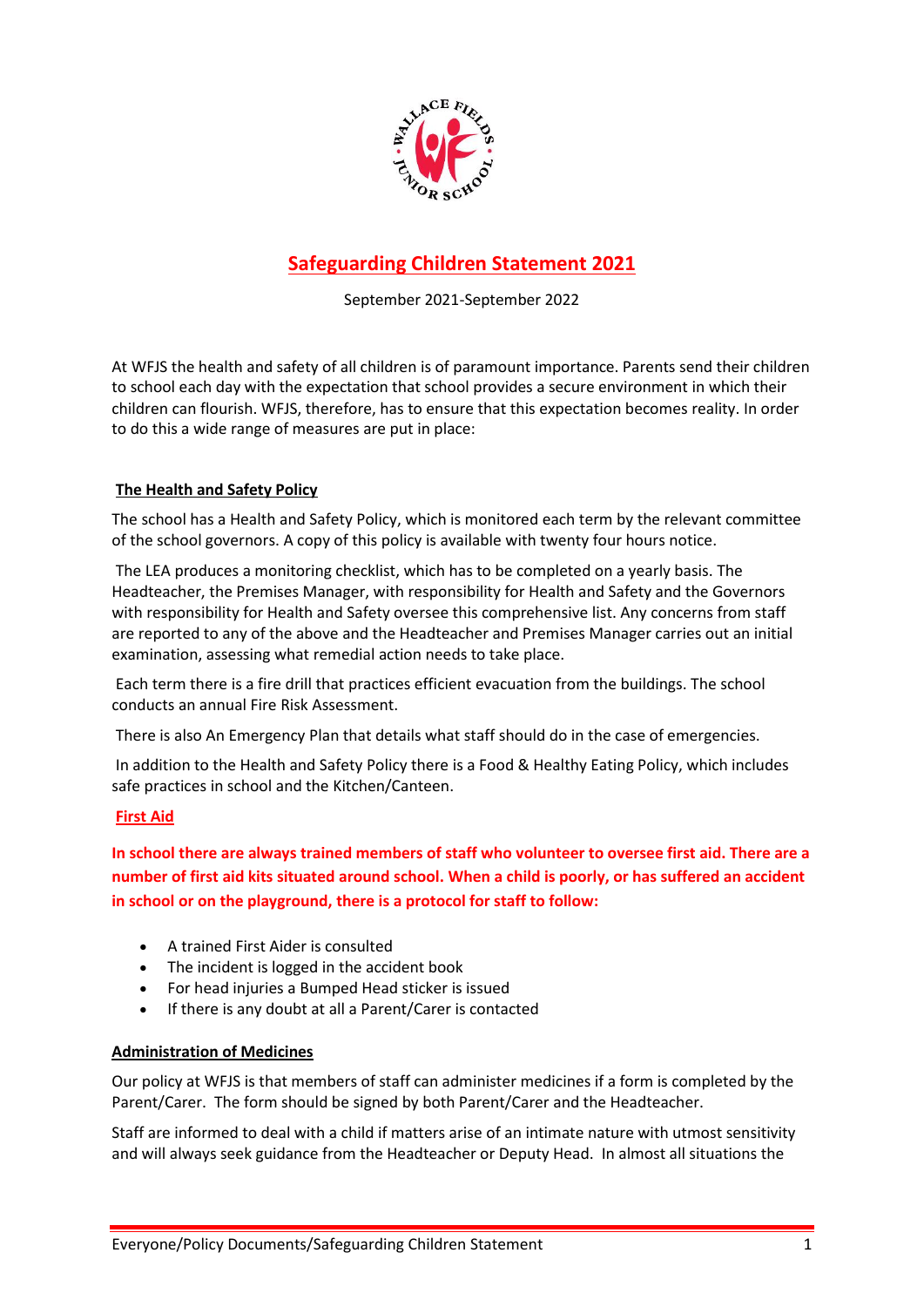Parents/Carers will be asked to come into school immediately so that they are part of the decision making process for such matters. In rare circumstances the School's Nurse will be contacted before the Parent/Carer if appropriate. (See Medicines Policy for details)

## **Site security**

WFJS provides a secure site, which is controlled by precise management directives, but the site is only as secure as the people who use it. Therefore, all people on the site have to adhere to the rules, which govern it. Laxity can cause potential problems to safeguarding. We practice the following:

- 1. Gates are locked at approximately 8.50 a.m. each morning. The gates at the alleyway are locked at 3.40 p.m.
- 2. Doors should be closed to prevent intrusion but to facilitate smooth exits.
- 3. Visitors, volunteers and students after 8.50am must only enter through the main entrance and after signing in at the office. All volunteers are DBS checked.
- 4. Children are only allowed home with adults with parental responsibility or confirmed permission.
- 5. Children will never be allowed to leave school alone during school hours, and if collected by an adult they will be signed out.
- 6. Windows will be closed in empty classrooms.

Should a child forget to attend an after school club and leave the school premises then staff will phone parents to ascertain the child's whereabouts. If the child is supposed "missing" then staff will search the immediate vicinity and call the police if necessary.

## **Attendance**

## **Excellent attendance is expected of all children, but when children are unwell parents are expected to confirm absence by telephone immediately. If there is no notification, school has a policy of phoning home to ascertain each child's whereabouts.**

The school works closely with the Local Education Authority's Welfare Officer whenever a child's attendance and punctuality causes concern. Attendance rates are reported to the LEA each term and annually to the government and to all parents. Positive measures are in place to encourage children to attend regularly and punctually, 100% Attendance Certificates are awarded each term. The school is aware of its right to take legal action against parents who do not ensure good attendance and punctuality.

#### **Appointments of staff and induction of newly appointed staff and work placements**

All staff that are appointed to work in school will have an Enhanced DBS check (Disclosure and Barring Service). This search highlights people who have a criminal record or if previous allegations have been made against them. If anyone is found to have a criminal record the appointment is reconsidered by the Headteacher and the Personnel Committee of the Governing Body. The LEA is informed of the search results directly by the Disclosure and Barring Service.

The Headteacher sits on all appointment panels where the candidates are external applicants. The Headteacher has undertaken the NCSL training on Safer Recruitment. A school governor with Safer Recruitment training also sits on all interviews.

New staff are inducted into safeguarding practices. Newly appointed staff are assigned a mentor for their Induction period. It is the responsibility of the mentors to familiarise new staff with procedures and policy, which affect the health and safety of all at school but especially the children.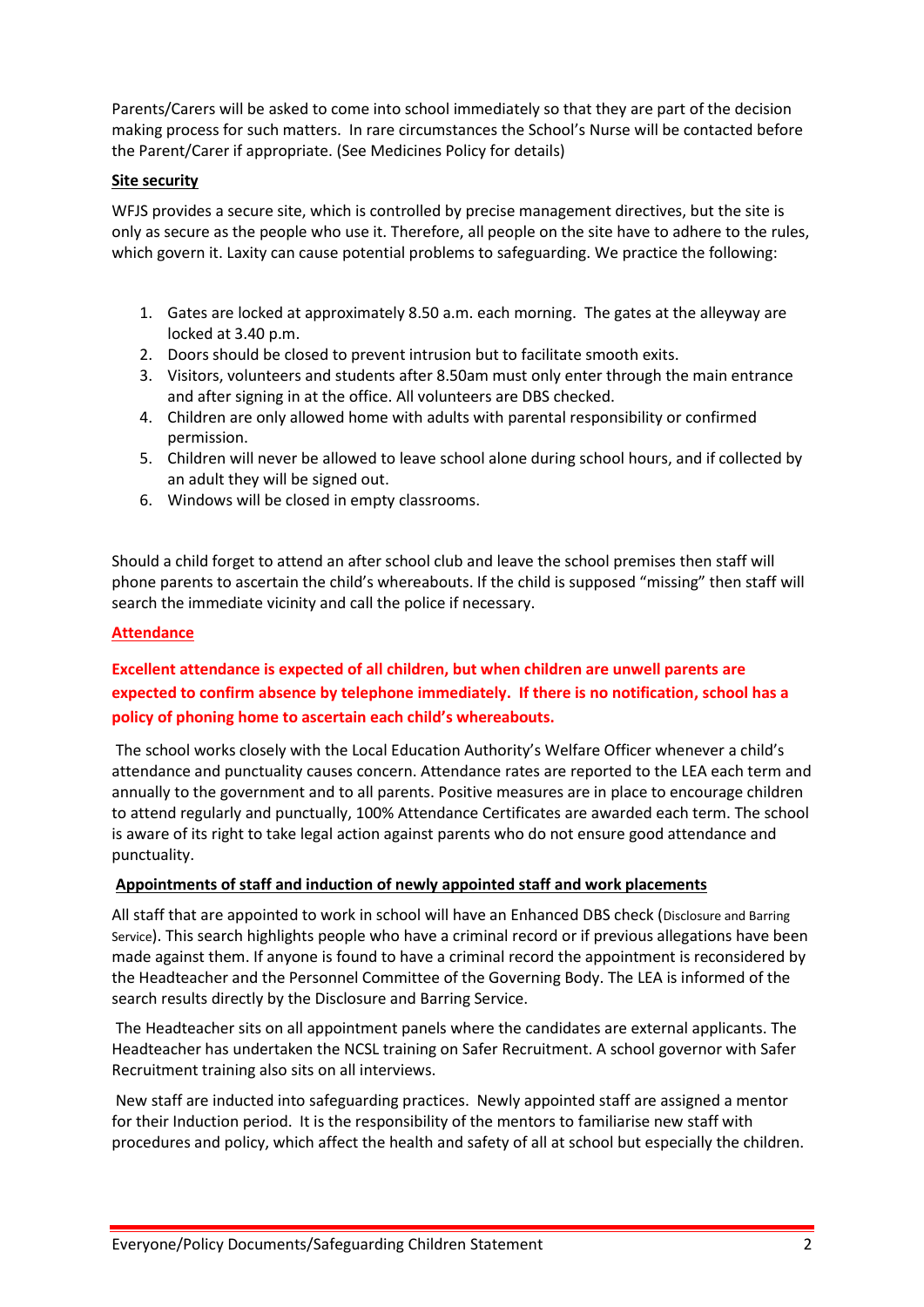## **Induction of volunteers**

Volunteers who have regular contact with the children must also have an Enhanced DBS clearance. For extended contact with children, when children may be left alone with an adult, an Enhanced DBS check will be conducted. Visitors who do not yet have clearance will under no circumstance be left alone with a child or group of children, including brief activities such as a school visit.

## **Welcoming visitors**

It is assumed that visitors with a professional role i.e. the School Nurse or members of the Police already have relevant clearance but the office will endeavour to check this before admittance is granted. Anyone entering without clearance will be accompanied. (See also Site Security).

## **Child Protection Policy**

The Designated Safeguard Lead(DSL) is the Deputy Headteacher and the Deputy DSL is the SENCo, there is also a designated governor. There is a detailed Child Protection Policy, which is available from the school office with twenty four hours notice. It is the Governing Body's duty to ensure the policy is reviewed annually and any deficiencies within the policy addressed immediately. Certain governors and all staff have had appropriate Child Protection Training, which is updated at least every three years.

The child protection policy includes a statement on physical restraint. This school follows DfES guidelines 10/98 which asserts that physical restraint may be used if there is the possibility that a child may be about to cause harm to him/herself or to another. It also asserts that on no occasion should such physical contact be used as a punishment.

All allegations of abuse by or complaints of a teacher will be dealt with following the Area Child Protection Committee procedures. A copy of this is available at twenty four hours notice. For any complaints about the Headteacher, the Chair of Governors should be contacted directly.

## **The Design of the Curriculum**

The curriculum deals with safeguarding in two ways. Firstly, the curriculum, in subjects such as Personal, Social and Health Education discusses relevant issues with the children. Topics include such themes as Drugs, Sex and Relationships and RSHE. Children are encouraged to explore and discuss these issues.

Secondly, the curriculum is designed so that safety issues within the subject are discussed and safe practices taught, such as using equipment properly in PE and Design and Technology. At all times there will be appropriate staffing levels and when the curriculum is taken out of school appropriate and agreed Pupil/Adult ratios are maintained. The lead adult always completes a Risk Assessment form to cover the visit and level of risk and all trips are initially and finally authorised by the Headteacher.

Visiting speakers, with correct clearance are always welcome into school so that they can give specialist knowledge to the children.

#### **Internet Safety**

Children should be encouraged to use the internet as much as is possible, but at all times in a safe way. Parents are asked when they join WFJS if they agree to their child using the internet. Pupils must never be left unattended whilst online and teachers should ensure that this does not happen. If teachers know of misuse, either by a teacher or child the issue should be reported to the Headteacher without delay.

The Head teacher has overall responsibility for Internet Safety. The Computer Co-ordinator and ICT Systems Administrator manage the Internet and E-mails for school and have direct access to all email addresses and passwords.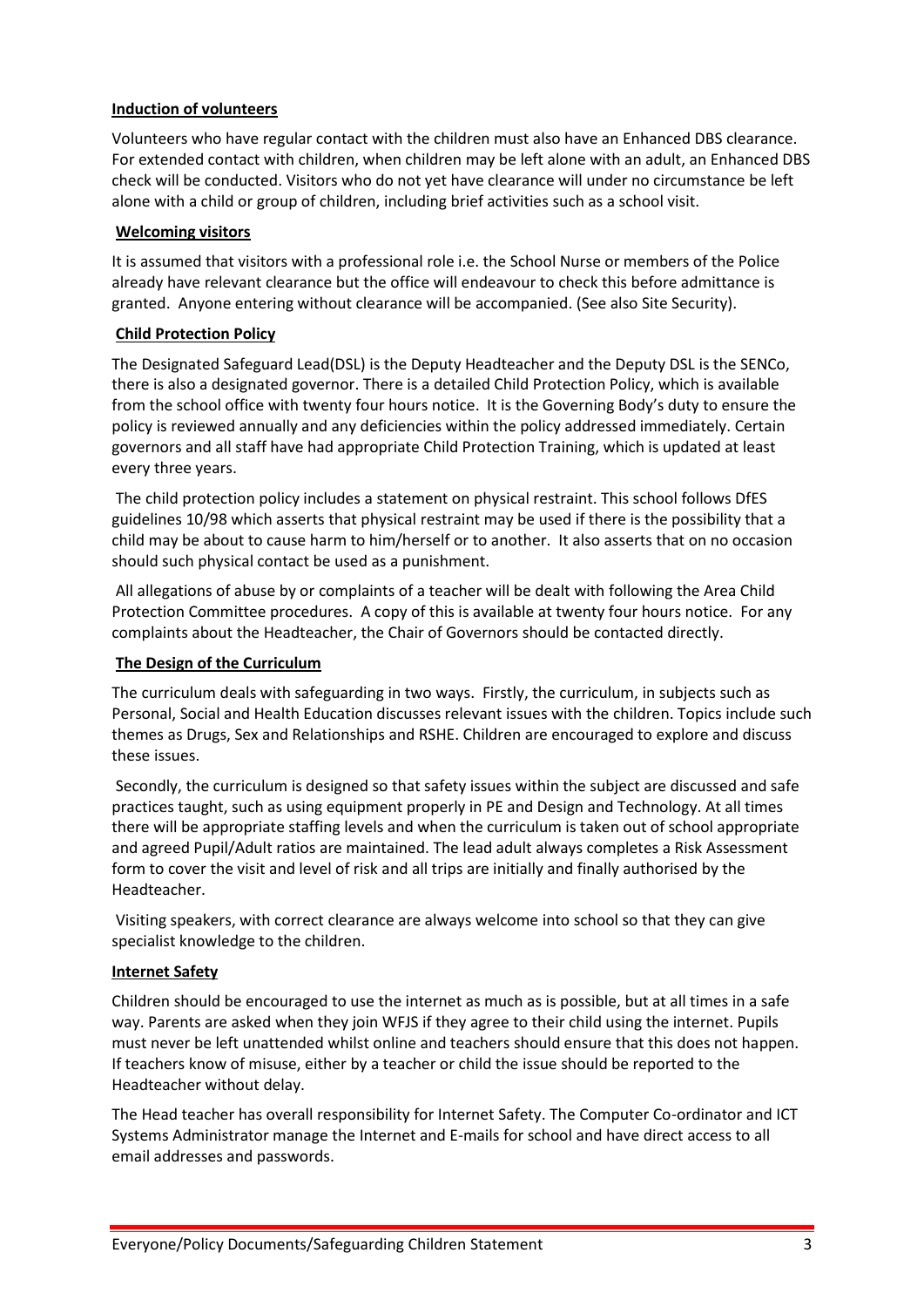## **Equal Opportunities**

At WFJS we try to ensure that everyone is treated fairly. All children are given equal access to the school and its curriculum and all at WFJS are considered equal in the learning partnership. When children have special needs we make arrangements to inform parents and our SENCO, together with the relevant staff from the MPT (Multi Professional Team) and Parents/Carers produce a Surrey SEND Support Plan specific to the needs of the individual child.

Children with disabilities must be able to take a full and active part in every lesson and every measure will be taken to ensure this.

## **Behaviour policy**

Good behaviour is essential in any community and at WFJS we have high expectations of our children's behaviour. In addition to the Behaviour Policy an outline of our rewards and punishment systems are also displayed in the School Prospectus and the Staff Handbook. Although the emphasis is always on the positive, there are also times when children have to be disciplined in order to maintain the safety and security of all children.

There are numerous rewards available to children:

- Stickers
- Showing another teacher good work
- House Points and Mufti reward day
- Certificates
- Cups, medals and trophies
- Head Teacher Awards
- Star of the Week

But the sanctions range from:

- A verbal warning
- Being removed from the class
- Loss of playtime
- Reporting to a senior member of staff
- A letter home or contact parents by phone
- Temporary fixed exclusion

#### **Anti Bullying Policy**

WFJS definition of bullying is: "A systematic and extended victimisation of a person or group, by another or group of others."

The school's response to this is unequivocal.

#### **Acting on a Disclosure/Concern**

If a child alerts an adult about an incident related to bullying, the member of staff should act swiftly with a process of investigation and action. Where necessary, the member of staff should inform the Head teacher or Deputy Head teacher (See Anti Bullying policy).

If the concern is related to child protection, the member of staff must alert the DSL or Deputy DSL, who will take necessary action.

#### **Racial Tolerance**

WFJS pupils will be prepared for an ethnically diverse society. The school will work hard to promote racial equality and harmony by preventing and challenging racism.

If anyone ever feels unjustly treated then the school welcomes and values a response. It is in working together that we will make WFJS even better.